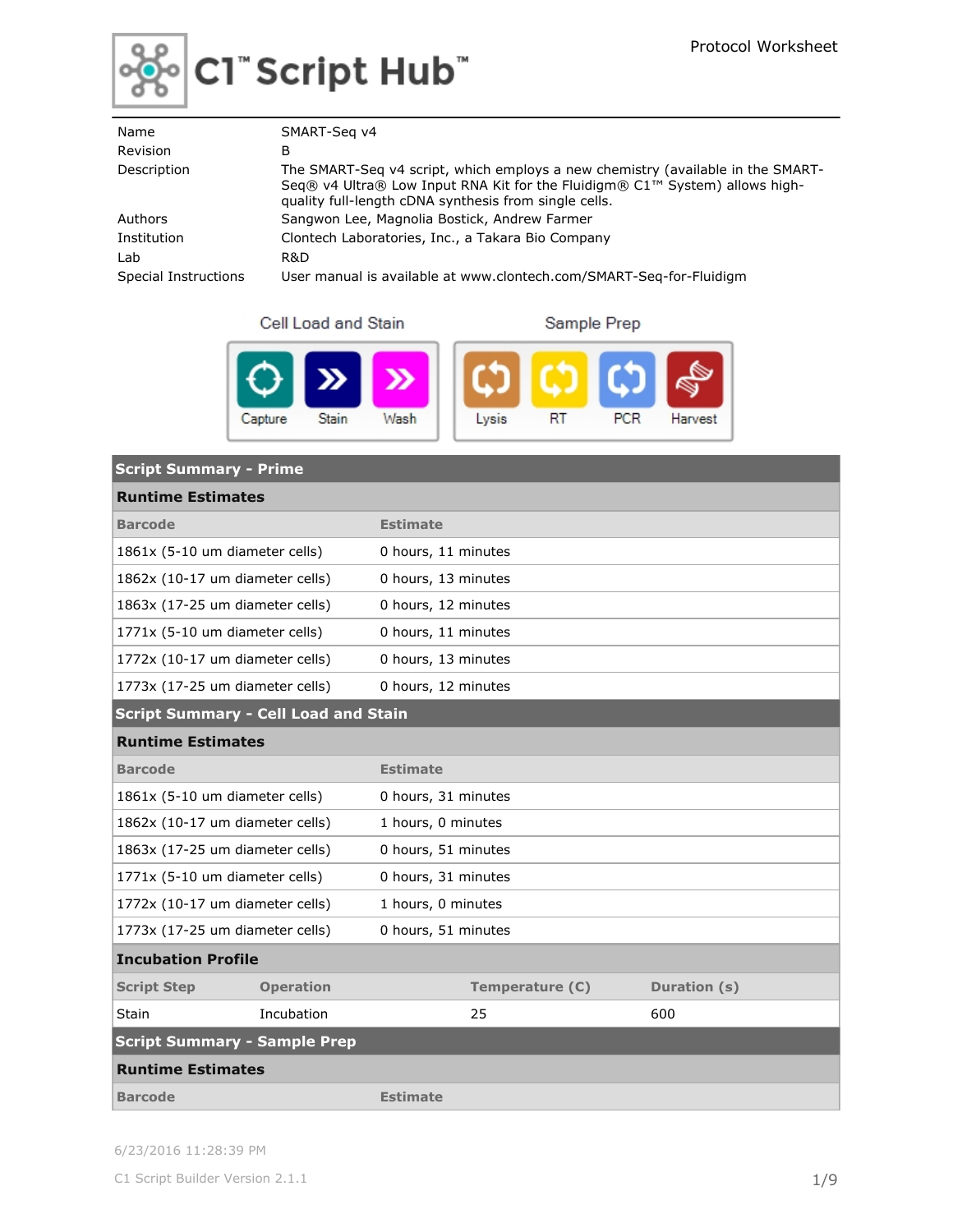

| 1861x (5-10 um diameter cells)  |                  | 8 hours, 0 minutes |                 |              |
|---------------------------------|------------------|--------------------|-----------------|--------------|
| 1862x (10-17 um diameter cells) |                  | 8 hours, 0 minutes |                 |              |
| 1863x (17-25 um diameter cells) |                  | 8 hours, 0 minutes |                 |              |
| 1771x (5-10 um diameter cells)  |                  | 8 hours, 0 minutes |                 |              |
| 1772x (10-17 um diameter cells) |                  | 8 hours, 0 minutes |                 |              |
| 1773x (17-25 um diameter cells) |                  | 8 hours, 0 minutes |                 |              |
| <b>Incubation Profile</b>       |                  |                    |                 |              |
| <b>Script Step</b>              | <b>Operation</b> |                    | Temperature (C) | Duration (s) |
| Lysis                           | Incubation       | S <sub>1</sub>     | 72              | 180          |
|                                 |                  | S <sub>2</sub>     | 4               | 600          |
|                                 |                  | S <sub>3</sub>     | 25              | 60           |
| <b>RT</b>                       | Incubation       | S <sub>1</sub>     | 42              | 5400         |
|                                 |                  | S <sub>2</sub>     | 70              | 600          |
| <b>PCR</b>                      | Hot Start        | 98C                | 98              | 60           |
| <b>PCR</b>                      | PCR x5           | Denaturation       | 98              | 20           |
|                                 |                  | Annealling         | 59              | 240          |
|                                 |                  | Extension          | 68              | 360          |
| <b>PCR</b>                      | PCR x9           | Denaturation       | 95              | 20           |
|                                 |                  | Annealling         | 65              | 30           |
|                                 |                  | Extension          | 68              | 360          |
| <b>PCR</b>                      | PCR x7           | Denaturation       | 95              | 30           |
|                                 |                  | Annealling         | 65              | 30           |
|                                 |                  | Extension          | 68              | 420          |
| <b>PCR</b>                      | Extension        | 72C                | 72              | 600          |
|                                 |                  |                    |                 |              |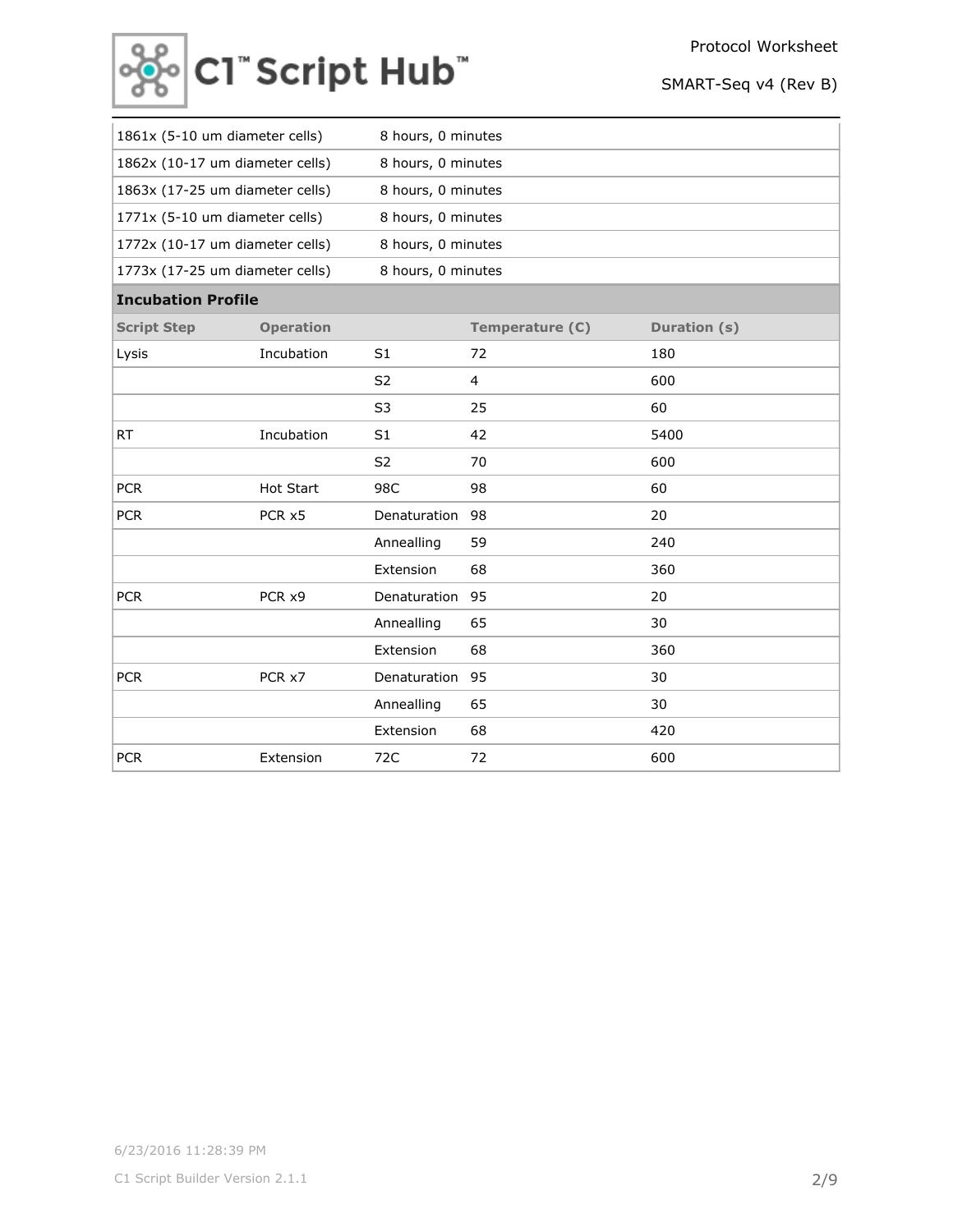

# **Script Reagent Details - Prime**



| <b>Reagent Loading</b>               |                |                    |                   |                      |
|--------------------------------------|----------------|--------------------|-------------------|----------------------|
| <b>Name</b>                          | Volume (µl)    | <b>IFC Inlet</b>   | <b>Notes</b>      |                      |
| Harvest Reagent                      | $200$ µl       | A1                 |                   |                      |
| Harvest Reagent                      | $200$ µl       | A2                 |                   |                      |
| <b>Blocking Reagent</b><br>$\bullet$ | <b>֎</b> 15 µl | C1                 |                   |                      |
| <b>Blocking Reagent</b><br>$\bullet$ | $15 \mu$       | C <sub>2</sub>     |                   |                      |
| Harvest Reagent                      | $20 \mu$       | <b>P1</b>          |                   |                      |
| Harvest Reagent                      | $20 \mu$       | P <sub>2</sub>     |                   |                      |
| <b>Reagent Mix Recipe - Prime</b>    |                |                    |                   |                      |
| <b>Blocking Reagent</b>              |                |                    |                   |                      |
| <b>Reagent (Stock Concentration)</b> |                | Mix Prep $(\mu I)$ | <b>Prep Conc.</b> | <b>Chamber Conc.</b> |
| C1 Blocking RGT (1X)                 |                |                    |                   |                      |
| <b>Harvest Reagent</b>               |                |                    |                   |                      |
| <b>Reagent (Stock Concentration)</b> |                | Mix Prep $(\mu I)$ | <b>Prep Conc.</b> | <b>Chamber Conc.</b> |
| C1 Harvest RGT (1X)                  |                |                    |                   |                      |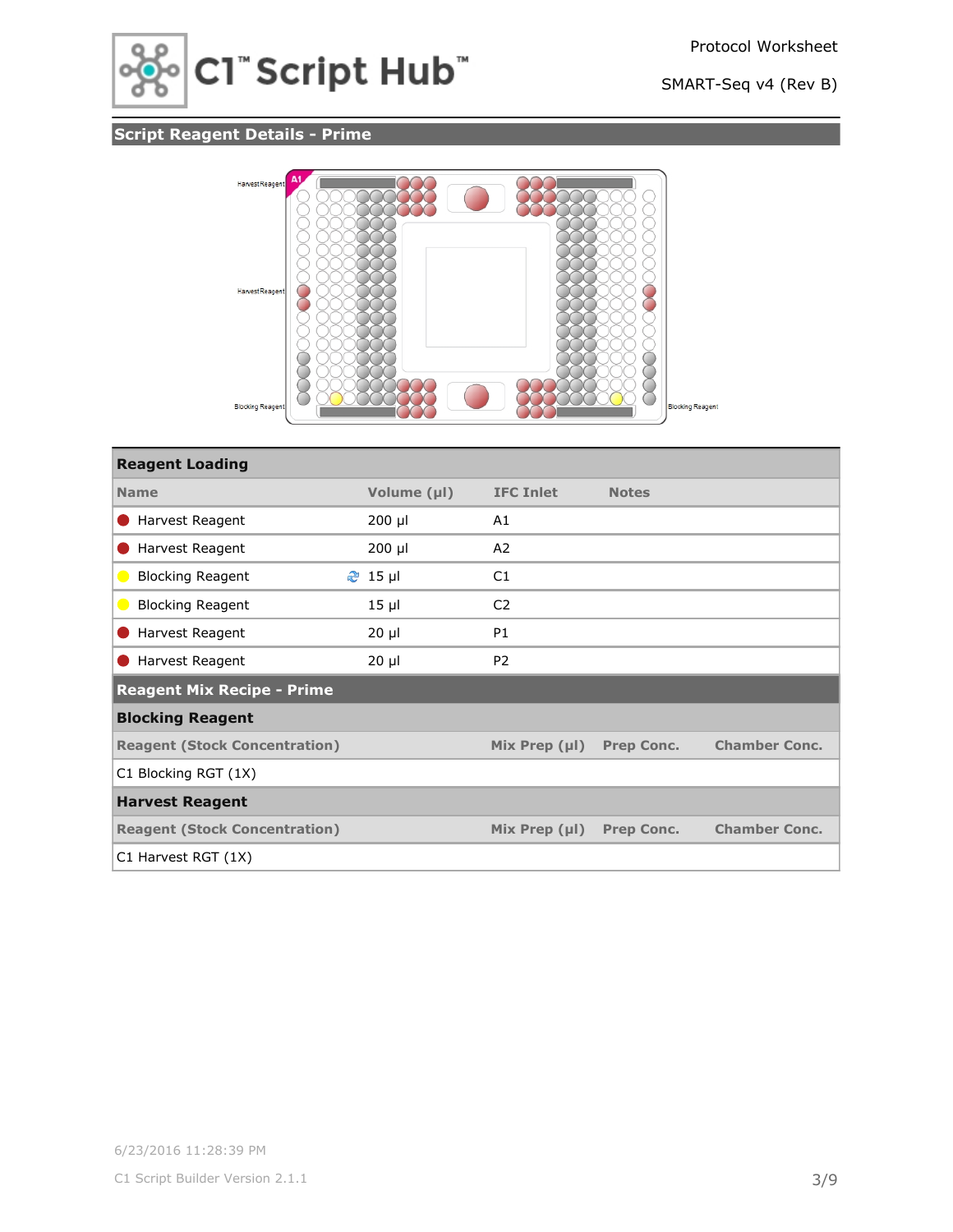



# **Script Reagent Details - Cell Load and Stain**



| <b>Inlet Reuse</b>                              |                  |                |                     |                                          |                   |                                                              |
|-------------------------------------------------|------------------|----------------|---------------------|------------------------------------------|-------------------|--------------------------------------------------------------|
| <b>Name</b>                                     | <b>IFC Inlet</b> |                | <b>Instructions</b> |                                          |                   |                                                              |
| Cell Mix                                        | C1               |                |                     | Aspirate inlet prior to loading reagents |                   |                                                              |
| Flowthrough Outlet                              | C <sub>2</sub>   |                |                     |                                          |                   | Aspirate inlet prior to loading reagents (1862x, 1863x only) |
| <b>Reagent Loading</b>                          |                  |                |                     |                                          |                   |                                                              |
| <b>Name</b>                                     |                  | Volume (µl)    |                     | <b>IFC Inlet</b>                         | <b>Notes</b>      |                                                              |
| LIVE/DEAD Staining Solution                     |                  | 7              |                     | 1                                        |                   |                                                              |
| Preloading Reagent                              |                  | ₹ 24           |                     | $\overline{2}$                           |                   |                                                              |
| Cell Wash Buffer                                |                  | $\overline{7}$ |                     | 6                                        |                   |                                                              |
| Cell Mix                                        | ළ 6              |                |                     | C1                                       |                   |                                                              |
| <b>Reagent Mix Recipe - Cell Load and Stain</b> |                  |                |                     |                                          |                   |                                                              |
| <b>Preloading Reagent</b>                       |                  |                |                     |                                          |                   |                                                              |
| <b>Reagent (Stock Concentration)</b>            |                  |                |                     | Mix Prep $(\mu I)$                       | <b>Prep Conc.</b> | <b>Chamber Conc.</b>                                         |
| C1 Preloading RGT (1X)                          |                  |                |                     |                                          |                   |                                                              |
| <b>Cell Mix</b>                                 |                  |                |                     |                                          |                   |                                                              |
| <b>Reagent (Stock Concentration)</b>            |                  |                |                     | Mix Prep $(\mu I)$                       | <b>Prep Conc.</b> | <b>Chamber Conc.</b>                                         |
| Suspension Reagent (2.5X)                       |                  |                |                     | 40                                       | 1                 | 1                                                            |
| Cells 66-330 / µL                               |                  |                |                     | 60                                       |                   |                                                              |
|                                                 |                  |                |                     | 100 Total Prep Volume                    |                   |                                                              |
| <b>Cell Wash Buffer</b>                         |                  |                |                     |                                          |                   |                                                              |
| <b>Reagent (Stock Concentration)</b>            |                  |                |                     | Mix Prep $(\mu I)$                       | <b>Prep Conc.</b> | <b>Chamber Conc.</b>                                         |
| Cell Wash Buffer (1X)                           |                  |                |                     |                                          |                   |                                                              |
| <b>LIVE/DEAD Staining Solution</b>              |                  |                |                     |                                          |                   |                                                              |
| Special Instructions:                           |                  |                |                     |                                          |                   |                                                              |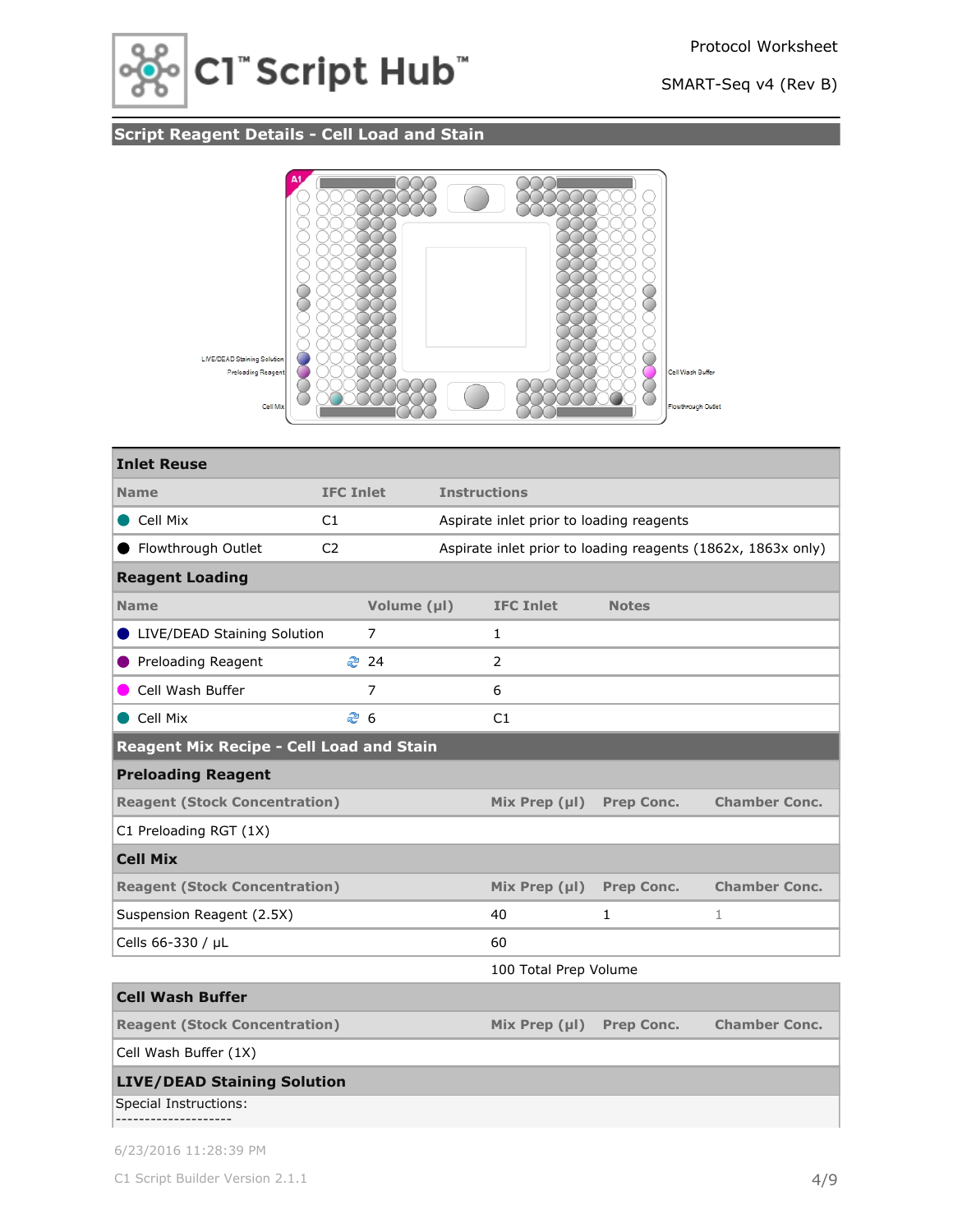

| Reagents should be protected from light. Allow the reagents to warm to room temperature.<br>Cell staining solution should be prepared immediately prior to load into the IFC. |                    |                   |                      |  |
|-------------------------------------------------------------------------------------------------------------------------------------------------------------------------------|--------------------|-------------------|----------------------|--|
| <b>Reagent (Stock Concentration)</b>                                                                                                                                          | Mix Prep $(\mu I)$ | <b>Prep Conc.</b> | <b>Chamber Conc.</b> |  |
| Cell Wash BUF (1X)                                                                                                                                                            | 1250               | 0.9975            | 0.9975               |  |
| Ethidium homodimer-1 (2 mM)                                                                                                                                                   | 2.5                | 0.004             | 0.004                |  |
| Calcein AM (4 mM)                                                                                                                                                             | 0.625              | 0.002             | 0.002                |  |

1253.125 Total Prep Volume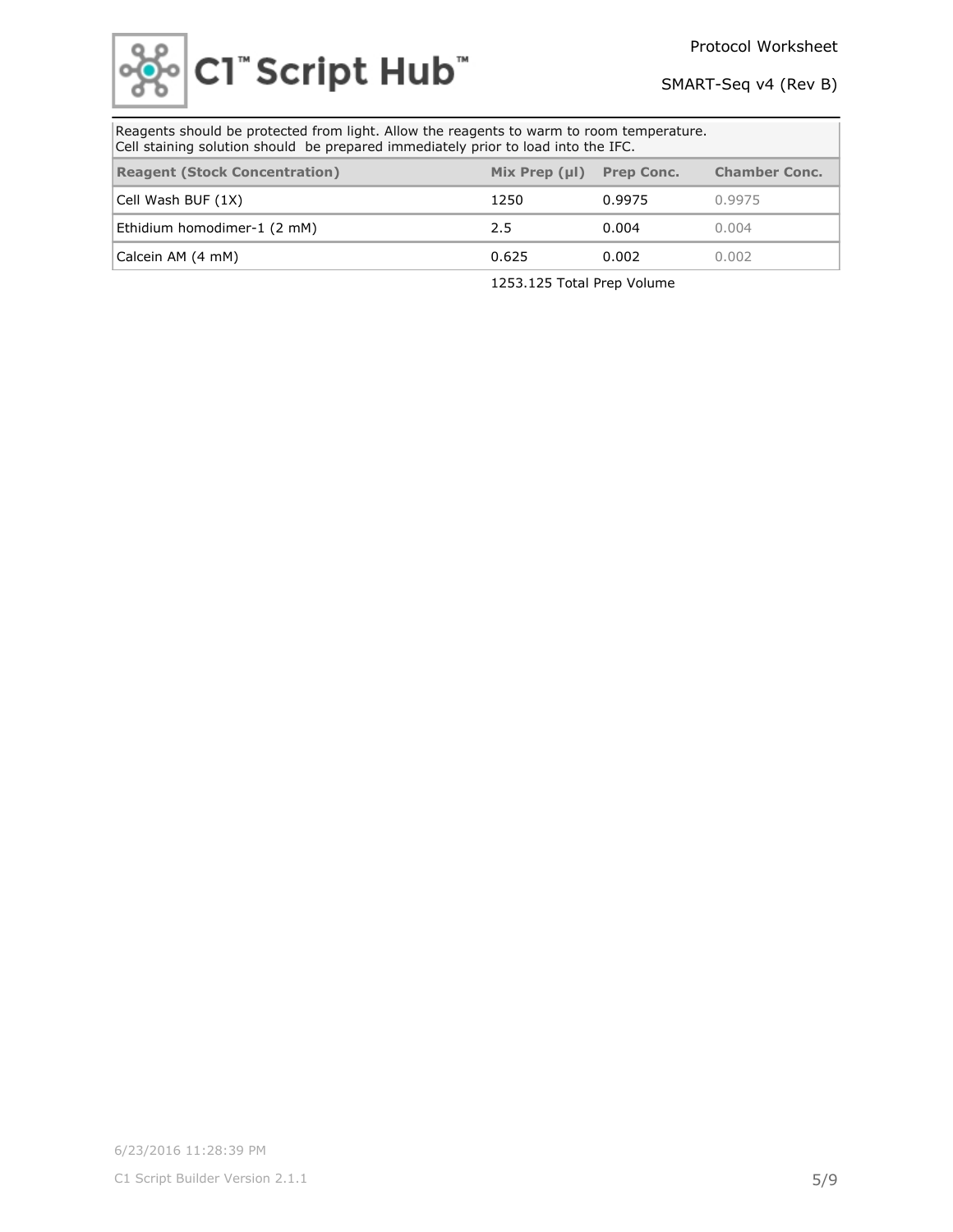

# **Script Reagent Details - Sample Prep**



| <b>Inlet Reuse</b>                                                                                  |                  |             |                     |                                          |                   |                                                              |
|-----------------------------------------------------------------------------------------------------|------------------|-------------|---------------------|------------------------------------------|-------------------|--------------------------------------------------------------|
| <b>Name</b>                                                                                         | <b>IFC Inlet</b> |             | <b>Instructions</b> |                                          |                   |                                                              |
| Preloading Reagent                                                                                  | $\overline{2}$   |             |                     | Aspirate inlet prior to loading reagents |                   |                                                              |
| Flowthrough Outlet                                                                                  | C <sub>2</sub>   |             |                     |                                          |                   | Aspirate inlet prior to loading reagents (1862x, 1863x only) |
| <b>Reagent Loading</b>                                                                              |                  |             |                     |                                          |                   |                                                              |
| <b>Name</b>                                                                                         |                  | Volume (µl) |                     | <b>IFC Inlet</b>                         | <b>Notes</b>      |                                                              |
| <b>Preloading Reagent</b>                                                                           |                  | ₹ 24        |                     | 2                                        |                   |                                                              |
| Lysis Mix                                                                                           |                  | 7           |                     | 3                                        |                   |                                                              |
| RT Mix<br>$\blacksquare$                                                                            |                  | 8           |                     | 4                                        |                   |                                                              |
| <b>PCR Mix</b>                                                                                      |                  | 24          |                     | 7                                        |                   |                                                              |
| <b>PCR Mix</b>                                                                                      |                  | 24          |                     | 8                                        |                   |                                                              |
| Harvest Reagent                                                                                     |                  | 180 µl each |                     | Harvest Inlets                           |                   |                                                              |
| <b>Reagent Mix Recipe - Sample Prep</b>                                                             |                  |             |                     |                                          |                   |                                                              |
| <b>Preloading Reagent</b>                                                                           |                  |             |                     |                                          |                   |                                                              |
| <b>Reagent (Stock Concentration)</b>                                                                |                  |             |                     | Mix Prep $(\mu I)$                       | <b>Prep Conc.</b> | <b>Chamber Conc.</b>                                         |
| C1 Preloading RGT (1X)                                                                              |                  |             |                     |                                          |                   |                                                              |
| 10x Reaction Buffer (Secondary: 10X)                                                                |                  |             |                     |                                          |                   |                                                              |
| Special Instructions:                                                                               |                  |             |                     |                                          |                   |                                                              |
| Lysis Buffer contains a detergent. Do not vigorously vortex lysis buffer in order to avoid bubbles. |                  |             |                     |                                          |                   |                                                              |
| <b>Reagent (Stock Concentration)</b>                                                                |                  |             |                     | Mix Prep $(\mu I)$                       | <b>Prep Conc.</b> | <b>Chamber Conc.</b>                                         |
| 10X Lysis buffer (10X)                                                                              |                  |             |                     | 19                                       | 9.5               |                                                              |
| RNase inhibitor (40 U/µl)                                                                           |                  |             |                     | 1                                        | 2                 |                                                              |
| $\sim$ $\sim$ $\sim$ $\sim$ $\sim$ $\sim$                                                           |                  |             |                     | 20 Total Prep Volume                     |                   |                                                              |

### Special Instructions: **Lysis Mix**

| 6/23/2016 11:28:39 PM |  |  |  |
|-----------------------|--|--|--|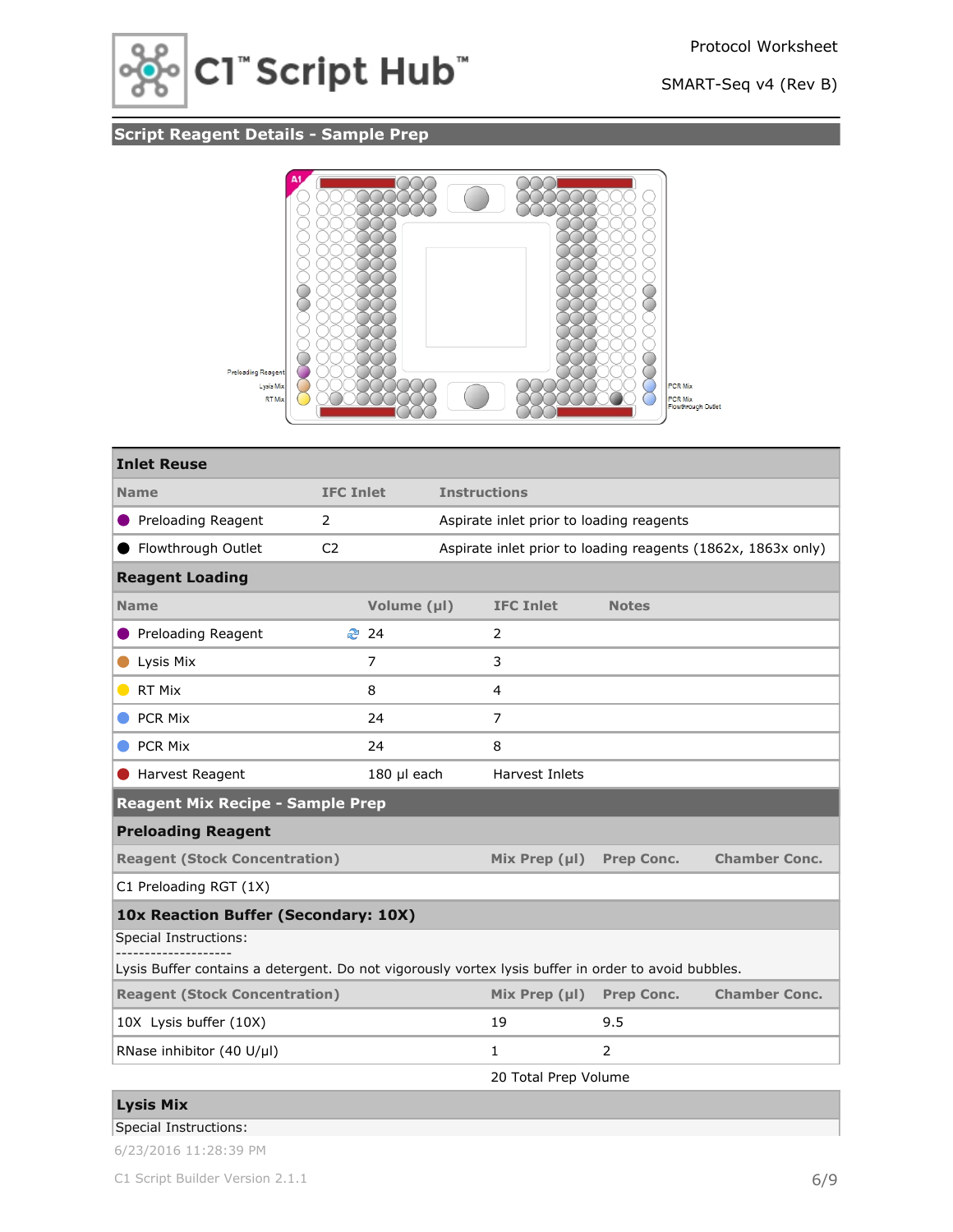

#### --------------------

Thaw all reagents on ice. Gently vortex each reagent and briefly spin down before adding to a tube labeled as "Lysis Mix". Store the Lysis Mix on ice.

RNA Spikes are optional. If you are using RNA Spikes, simply replace 1 µl of C1 loading reagent (20X) with1 µl of "Diluted RNA Spikes Mix", when you make a Lysis Mix. The composition of the "Diluted RNA Spikes Mix" is listed in the user manual ( www.clontech.com/SMART-Seq-for-Fluidigm).

| <b>Reagent (Stock Concentration)</b> | Mix Prep $(\mu I)$ | <b>Prep Conc.</b> | <b>Chamber Conc.</b> |
|--------------------------------------|--------------------|-------------------|----------------------|
| 3' SMART-Seg CDS Primer II A (12 µM) | 2.4                | 1.44              | 0.9605               |
| Nuclease Free Water                  | 14                 |                   |                      |
| 10x Reaction Buffer (10X)            | 2.6                | 1.3               | 0.8671               |
| C1 Loading Reagent (20X)             |                    |                   | 0.667                |

20 Total Prep Volume

#### **RT Mix**

Special Instructions:

--------------------

Thaw all the reagents (except the enzyme) on ice and warm the 5X Ultra Low First-Strand Buffer at room temperature. Vortex the 5X Ultra Low First-Strand buffer and ensure there is no precipiation in the buffer. Gently vortex each reagent to mix, spin down briefly and add to a tube labeled as "RT Mix". Add SMARTScribe Reverse Transcriptase just before loading the RT Mix on IFC. Store the RT mix on ice.

| <b>Reagent (Stock Concentration)</b>         | Mix Prep $(\mu I)$ | <b>Prep Conc.</b> | <b>Chamber Conc.</b> |
|----------------------------------------------|--------------------|-------------------|----------------------|
| C1 Loading Reagent (20X)                     | 1.2                | 0.75              | 0.4283               |
| 5X Ultra Low First-Strand Buffer (5X)        | 11.2               | 1.75              | 0.9992               |
| SMART-Seg v4 Oligonucleotide (48 µM)         | 2.8                | 4.2               | 2.3982               |
| RNase Inhibitor (40 U/µl)                    | 1.4                | 1.75              | 0.9992               |
| Nuclease Free Water                          | 9.8                |                   |                      |
| SMARTScribe Reverse Transcriptase (100 U/µl) | 5.6                | 17.5              | 9.9925               |

32 Total Prep Volume

#### **PCR Mix**

Special Instructions:

--------------------

Thaw all the reagents (except the enzyme) on ice. Gently vortex each reagent and briefly spin down before adding to a tube labeled as "PCR Mix". Store the PCR mix on ice.

| <b>Reagent (Stock Concentration)</b>                 | Mix Prep $(\mu I)$   | <b>Prep Conc.</b> | <b>Chamber Conc.</b> |
|------------------------------------------------------|----------------------|-------------------|----------------------|
| C1 Loading Reagent (20X)                             | 4.5                  |                   | 0.811                |
| Nuclease Free Water                                  | 4.4                  |                   |                      |
| PCR primer II A (12 uM)                              | 3                    | 0.4               | 0.3244               |
| SegAmp PCR Buffer (2X)                               | 75.2                 | 1.6711            | 1.3553               |
| SegAmp DNA polymerase $(1.25 \text{ U/}\mu\text{I})$ | 2.9                  | 0.0403            | 0.0327               |
|                                                      | 90 Total Prep Volume |                   |                      |

| <b>Harvest Reagent</b>               |                            |                      |
|--------------------------------------|----------------------------|----------------------|
| <b>Reagent (Stock Concentration)</b> | $Mix Prep (µI)$ Prep Conc. | <b>Chamber Conc.</b> |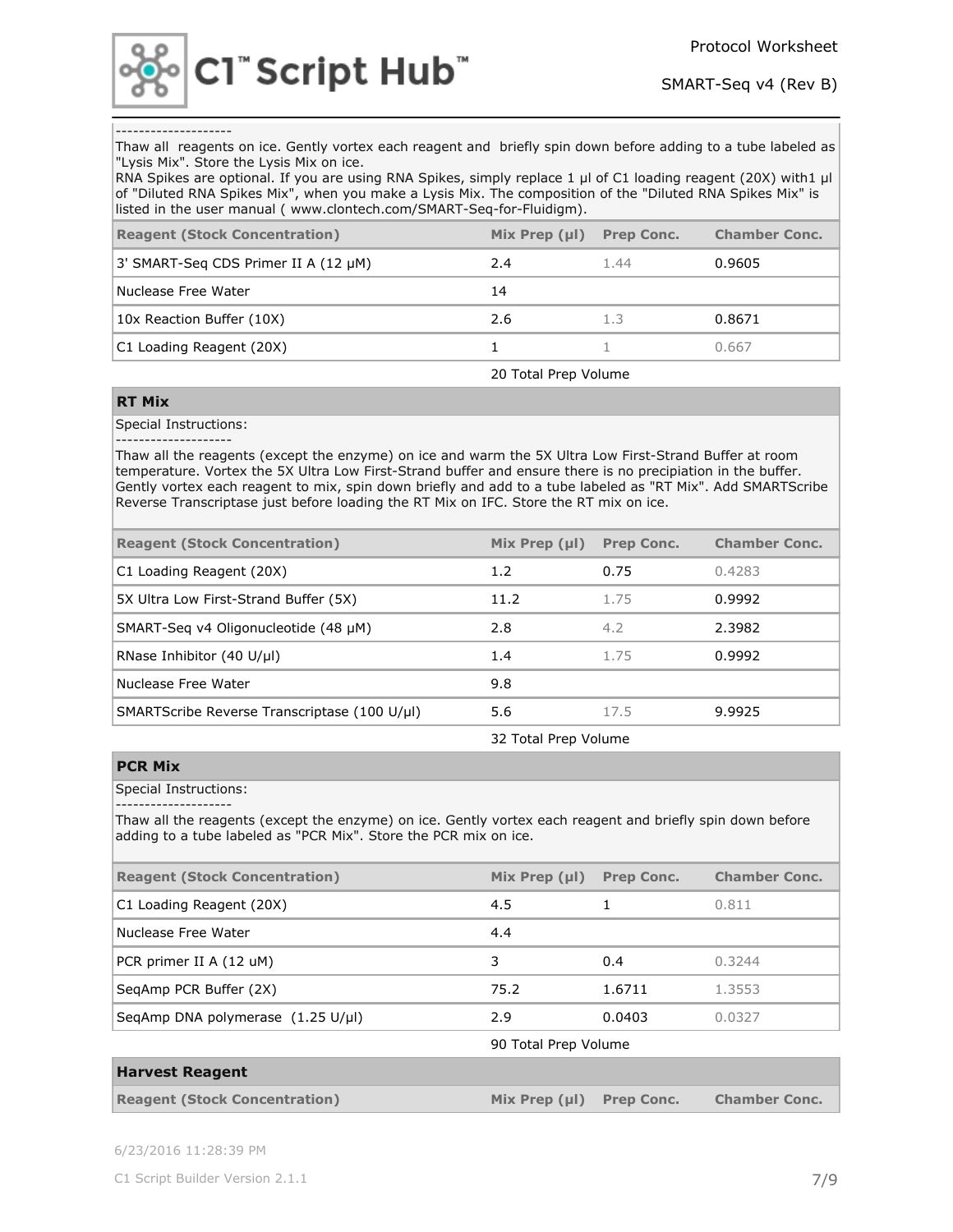Protocol Worksheet



SMART-Seq v4 (Rev B)

C1 Harvest Reagent (1X)